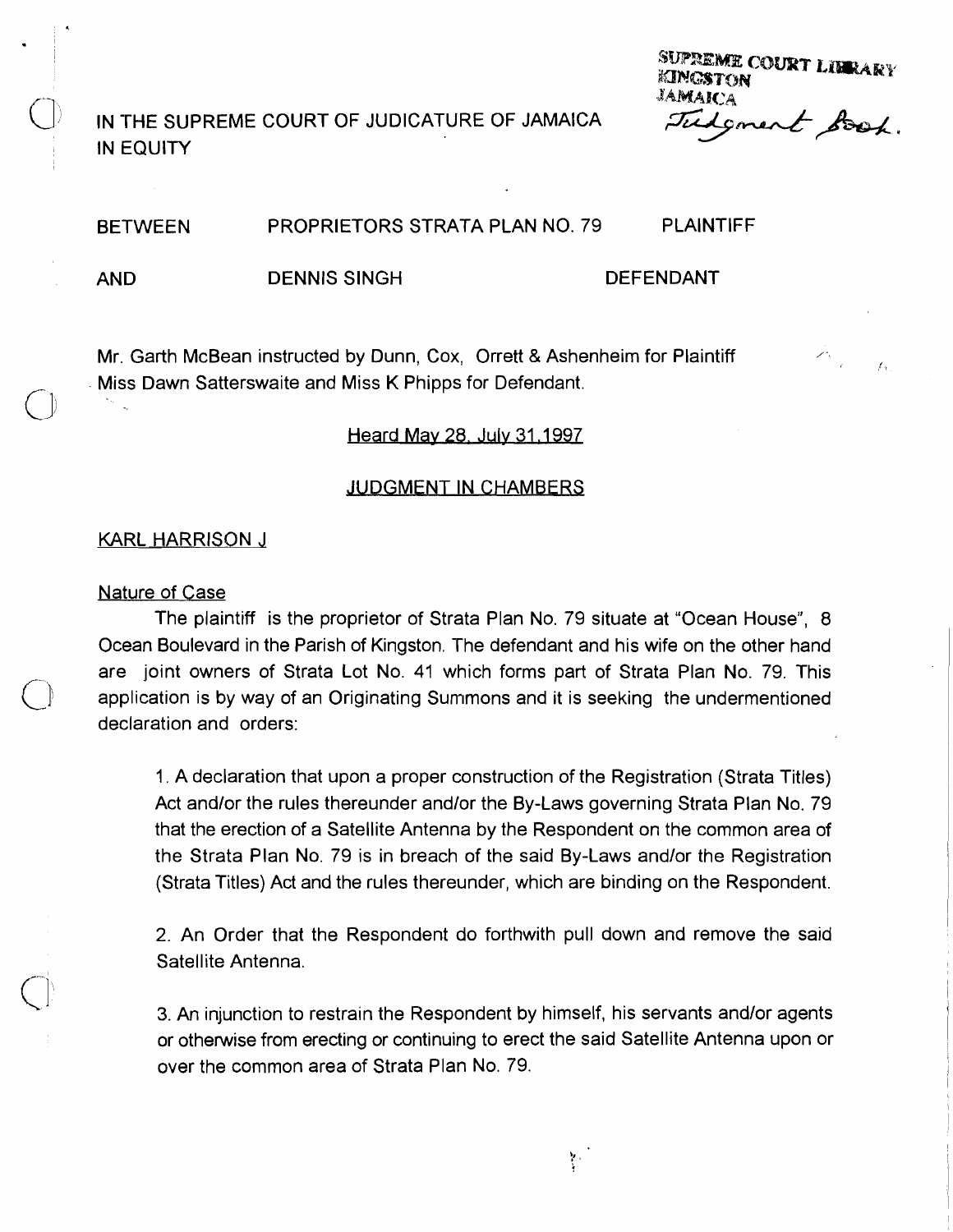4. An order that the Respondent do pay the Applicant the costs of and incidental to the Originating Summons.

### **Affidavit Evidence**

Lloyd Hunter, Secretary of the Applicant and who is authorised to swear on behalf of the Applicant states inter alia in an Affidavit dated December 30, 1996 :

 $\frac{a}{\sqrt{a}}$ 

- **3.** During July, 1996 the Respondent erected from the balcony of his Strata Lot (Apartment 3 A) a Satellite which protruded over the balcony and onto the common area of the Strata Plan as defined under the Registration (Strata Titles) Act.
- **4.** Nei'ther the Executive Committee of the Applicant nor any member thereof agreed to the installation of the said Satellite Antenna which was erected contrary to the provisions of the Registration (Strata Titles) Act as well as the rules thereunder and the By-Laws governing Strata Plan No. 79.
- 5. No agent of the Executive Committee of Strata Plan No. 79 agreed with the Respondent to permit him to erect the said Satellite Antenna.
- 9. The Executive Committee by letter dated the 16th day of July, 1996 wrote to the Respondent and demanded that he remove the said Satellite Antenna......
- 12. To date the Respondent has refused to remove the said Satellite Antenna.

The Respondent by way of response has stated inter alia in his Affidavit dated 19th February 1997 as follows:

 $\alpha$ ........

....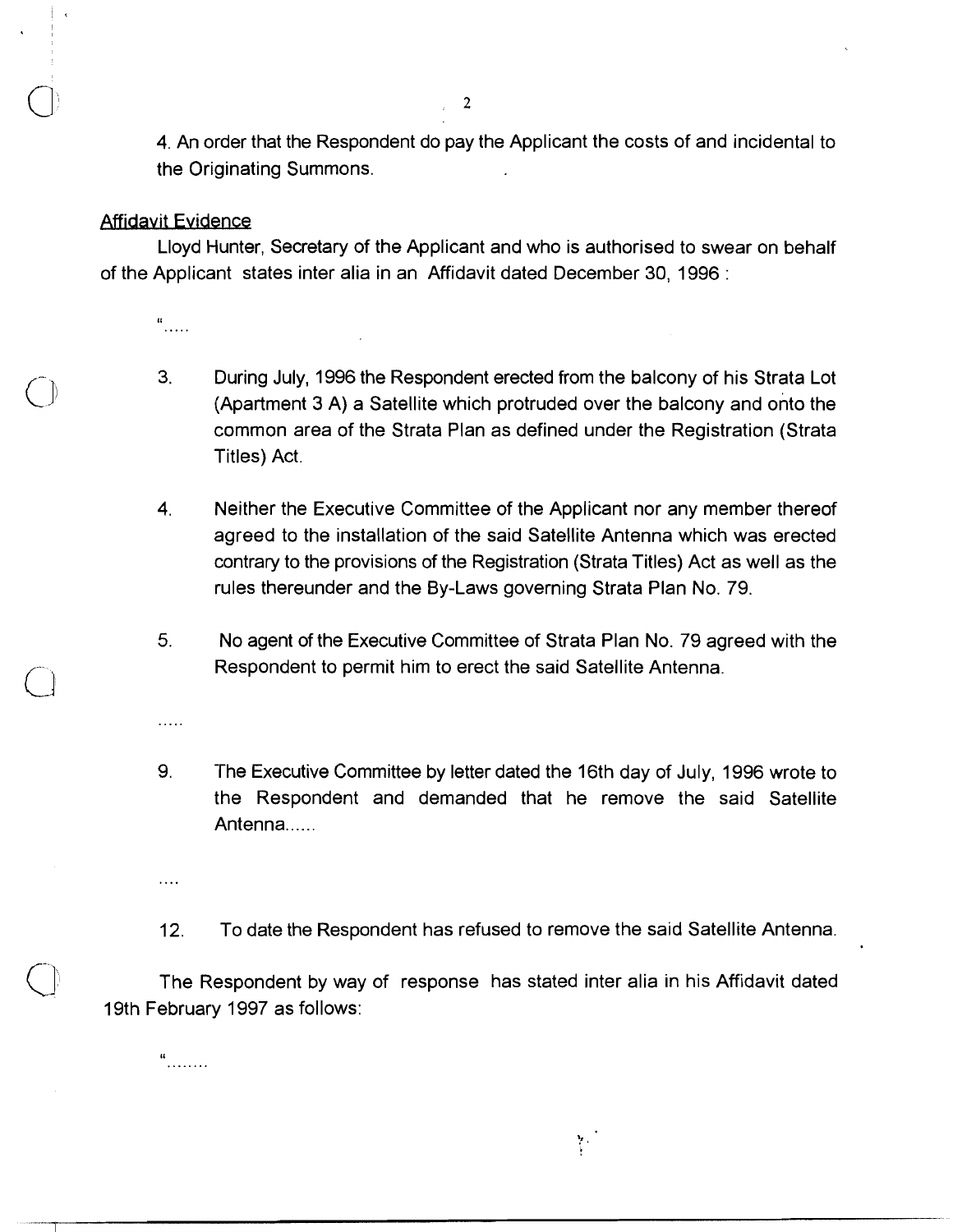- **2.** That during the month of May, 1996 **1** had erected on the balcony of my apartment numbered 3A a Satellite system for the use and enjoyment of myself and my family.
- 3. That the antenna for the system is approximately 3 feet in diameter and is affixed to the inside wall of my balcony.
- **4.** That when the system is not in use it is fully contained within my balcony and when it is in use by virtue of its construction there is a swivel joint which allows for movement.
- 5. That during use the antenna hangs over my balcony in the air by approximately six(6) inches.
- 6. That by definition as contained in the Registration (Strata Titles) Act 1969 the antenna does protrude on to the common area of the Strata Lot but swings out in the open space.
- 7. That I have not breached any by-laws since my system is NOT affixed to the exterior of the building but rather it is affixed to the interior of my balcony.
- 8. That the system DOES NOT protrude through the walls nor roofs of my strata lot nor the buildings.
- 9. That in the circumstances I would not require the permission of the executive committee to install the system and any directive of the executive committee for me to remove the system would be totally unfounded.

In response to Singh's affidavit, Dennis Grant, business manager of the Applicant has deposed inter alia:

 $\mathbf{a}$  . . . . . .

**4.** With regard to paragraph 5 of the Affidavit of Dennis Singh I deny that the said satellite dish hangs over his balcony in the air by a mere 6 inches. In fact the satellite dish swivels some 2 to 3 feet over his balcony and

 $\mathcal{L}^{\mathcal{L}}$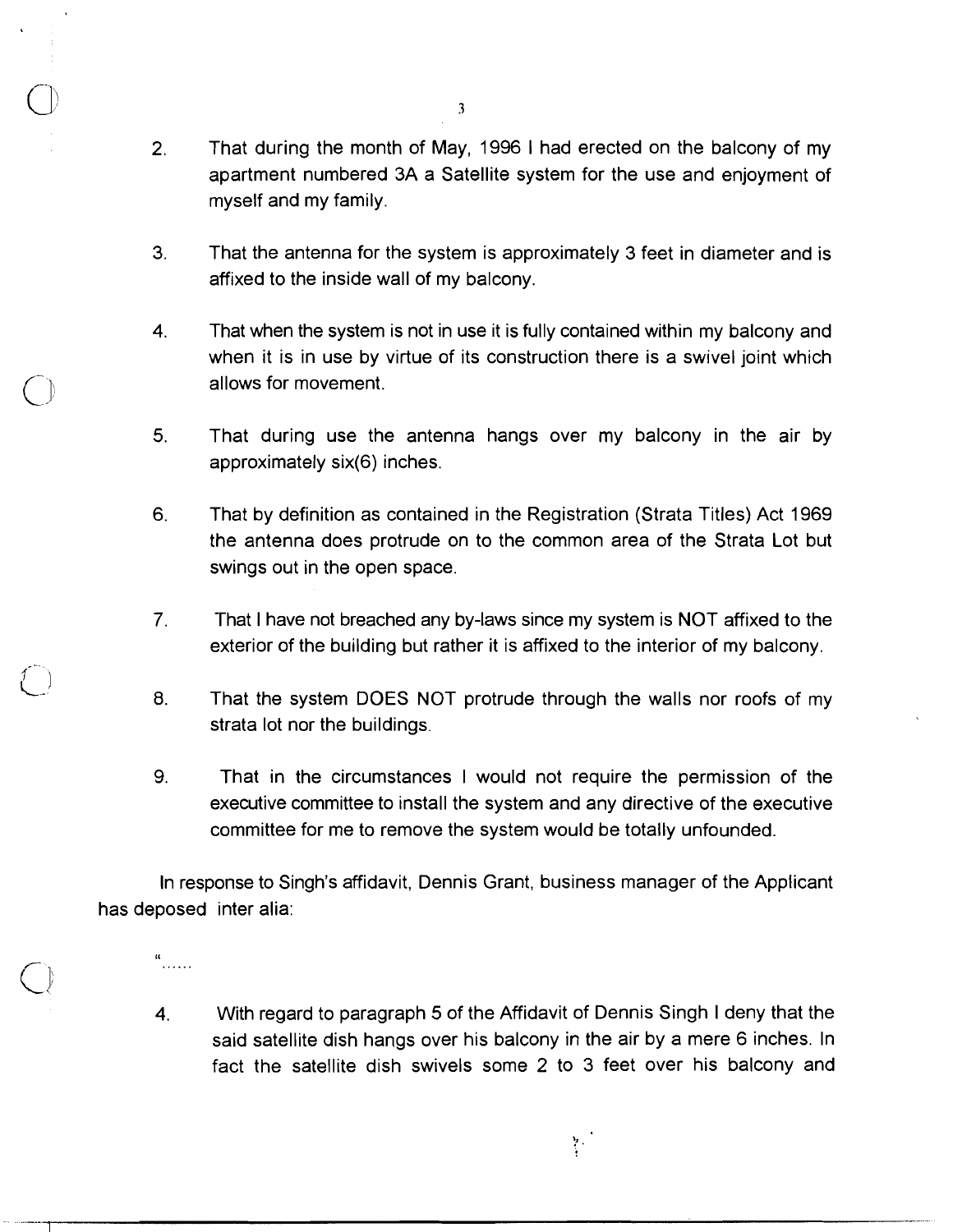overhangs the c'ommon property Strata Plan No. 79. In my daily rounds of inspection of the common property of Strata Plan 79, 1 have not seen the dish retracted and fully contained within Mr. Singh's balcony."

In addition to the affidavit evidence, the Court has been assisted with photographs of the Lot which houses the satellite antenna and other relevant documents which the <sup>4</sup><br>overhangs the common property Strata Plain<br>inspection of the common property of Strat<br>dish retracted and fully contained within Mr.<br>In addition to the affidavit evidence, the Court has b<br>of the Lot which houses the sat

The Rules of Strata Plan No. 79 provide in Article (ii) 1 (a) that the Corporation shall control, manage and administer the common property for the benefit of all proprietors. There is also provision that a proprietor shall not:

> "2 O place or cause to be placed in the lobbies, vestibules, stairways, elevators and other common areas and facilities of a similar nature any furniture, packages or objects of any kind....

(e) use his Strata Lot for any purpose which may be illegal or injurious to the reputation of the building.

(f) install or have installed any wiring for electrical or telephone installation, television antennae, machines or air conditioning units, or things of a similar nature on the exterior of the buildings or that protrudes through the walls or roofs of his Strata Lot or the buildings except as previously authorised in writing by the executive committee."

### **Issues**

The issues in this case are quite straightforward and in deciding whether or not to grant the declaration and consequential orders the Court will have to decide:

> 1. Whether the satellite antenna on the balcony is on or extends into common property.

> 2. What is the meaning of the word installed within the context of Rule 2(f)

y.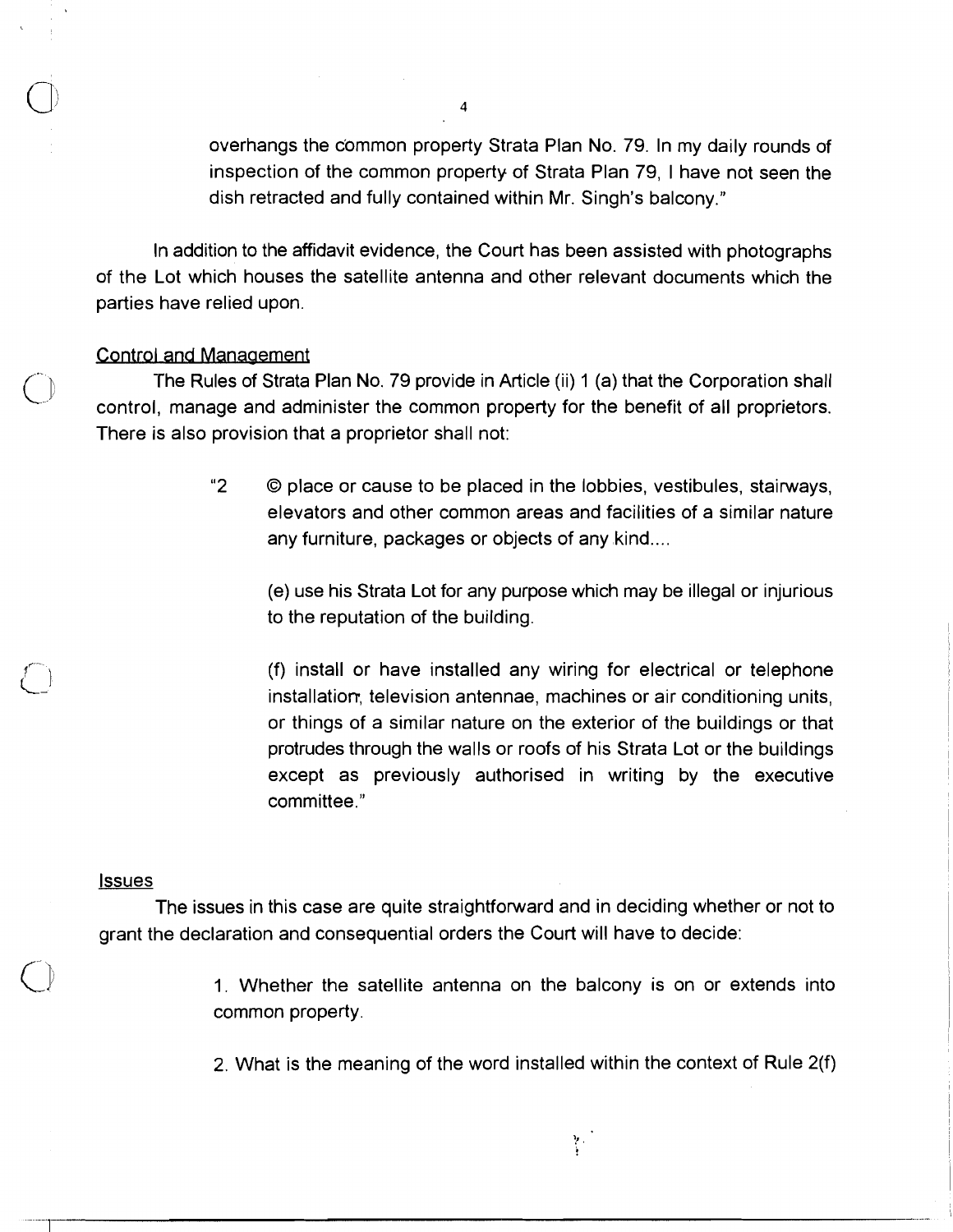of Article 8 above and whether the antenna was installed on the exterior of the building.

3. Whether the balcony for Strata Lot No. 41 forms part of the lot or is it part of the exterior of the building?

### **Submissions**

Mr. McBean submitted that the balcony of strata lot No. 41 was on the exterior of the building. He further submitted that the intrusion of the antenna into common property  $\bigcirc$  without prior permission being given amounted to a trespass which would be illegal. Of course he says, that the Court should bear in mind that the respondent has admitted that there was a projection of his antenna from his balcony. Accordingly, it was his view that the declaration and orders sought should be granted.

In response to these submissions, Miss Satterswaite argued that the respondent has done nothing illegal nor has he committed a trespass. She referred to the Certificate of Title registered at Volume 1128 Folio 694 and pointed out where the owners of Lot 41 are the proprietors of an undivided 119800th shares in the common property subject to the incumbrance noted. This incumbrance reads as follows:

> " By virtue of the provisions of the Registration (Strata Titles) Act 1968 the proprietor holds his lot and his share in the common property subject to any interest affecting the same for the time being notified in the registered Strata Plan subject to any amendments to Strata Lots or common property shown on the Strata Plan."

She submitted that the balcony formed a part of the Strata Lot and contended that the diagram of Lot 41 displayed in Exhibit "L.H 9" shows that its total size is 1134 sq.ft. She further argued that the figure of 1073 sq ft shown also on the diagram was the size of the lot excluding the balcony so, by adding the difference of 61 sq ft to the 1073 sq ft, this results in the total figure of 1134 sq ft.

She further submitted that the phrase " installation on the exterior of the building" referred to in rule 8 (2) (f) (supra) means in this case, installation on the exterior of the balcony for Lot No. 41. The evidence according to her, showed that the antenna was in fact erected within the respondent's balcony and this could not be said to be in breach of the

ķ.

 $\mathsf{S}$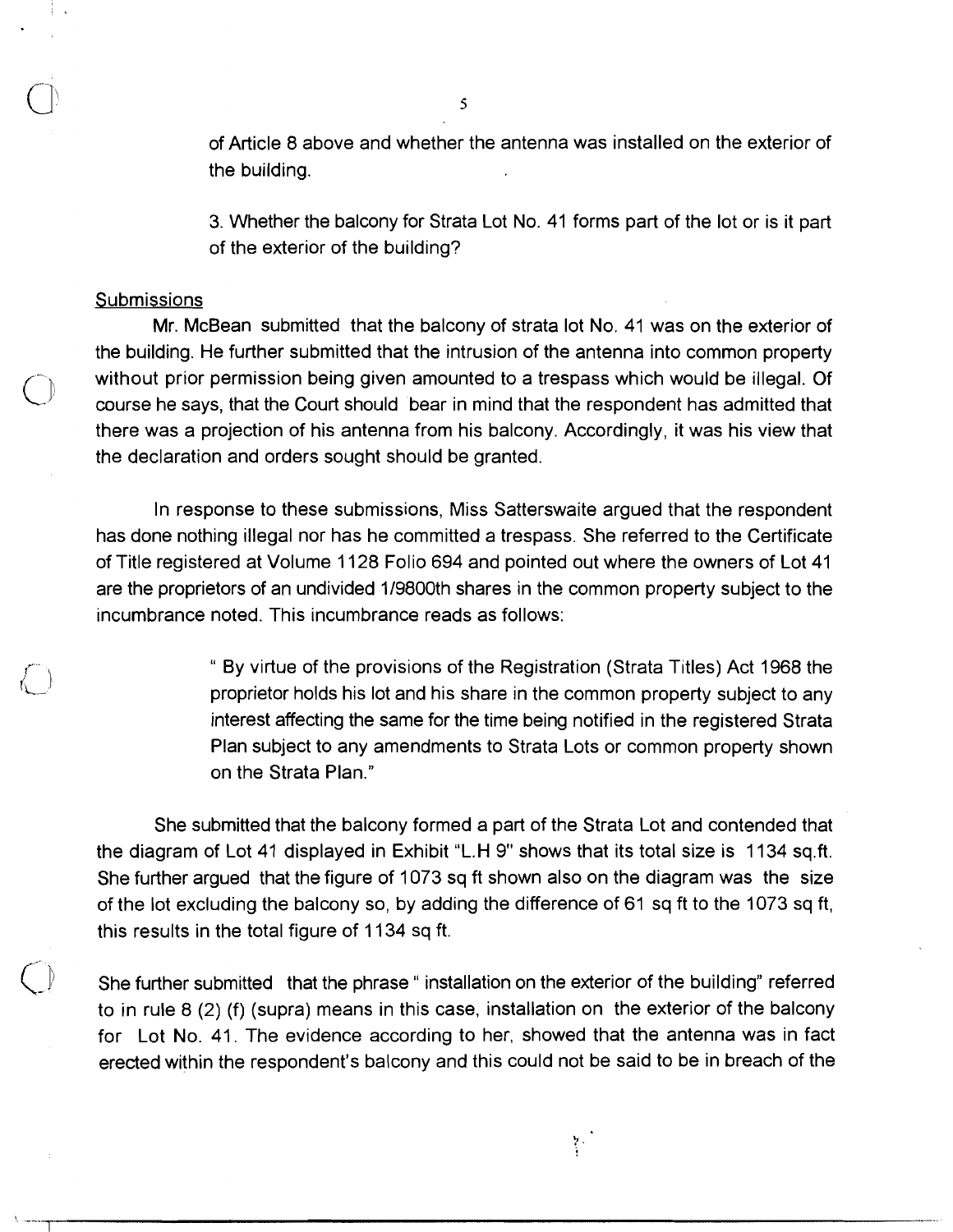Rules and Regulations.

# Assessment of the issues and findings

Mr. McBean argued that in interpreting the word "install" the Court should not necessarily consider it to mean the point at which the antenna was physically attached but rather to ascribe the meaning " to place something in a position of service."

Vol. 2 of "Words and Phrases "legally defined., has defined the word "install" as follows:

"...installation of machinery or plant. Now installation is a metaphorical word. It is not a word of any great precision.It was well put in the Court of Manitoba in City of Winnipeg v Brian Investments Ltd by Coyne J when he said, ..."Installed is not a word of art nor a word of precision. Indefinitiveness gives it, as it gives any word, a chameleon - like character so that associate words show through and give their colour and meaning to it." It conveys putting in place something already made so that it can be used. There may be an element of assembly required; but basically a thing installed is ready to work when it is put in its place and if necessary connected up." [Engineering Industry Training Board v Foster Wheeler John Brown Boilers Ltd. [1970] 2 All E.R 616 at 620.]

 $\begin{pmatrix} 1 \\ 1 \end{pmatrix}$  The term "Common property" has been defined in the By-laws of Strata Plan N0. 79 to mean:

> "...in relation to the Kingston Mall Strata Plan, the area on such Strata Plan inclusive of the land upon which the buildings are constructed which is for the time being not included in any Strata Lot contained in the said Plan."

A.F Rath on "Strata Titles" has defined common property as follows:

" Common property is a compendious phrase describing all those parts of a parcel which are not the subject of individual ownership - such as the soil beneath the building, the roof and air above, the foyers, stairways and lift wells, the grounds and air-space outside the building. The Act and by-laws provide a code for the use of this common property by the owners in severalty of the various parts of the building."

 $\mathcal{E}^{\mathcal{E}}$ 

6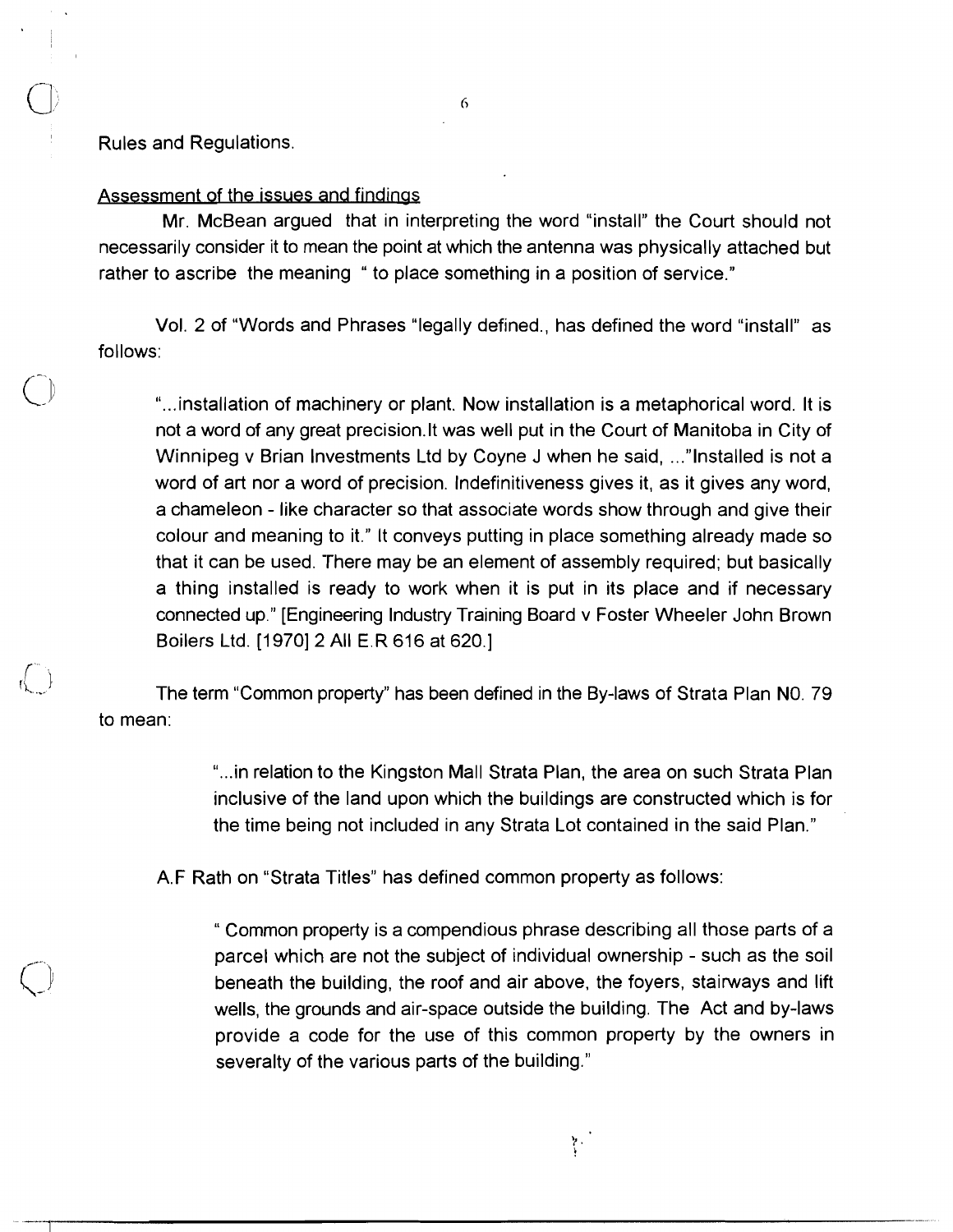### $Re$  Rule 8(2)  $\odot$

Having regards to the definitions of common property (supra) it is abundantly clear that common property does not form part of land which is included in the strata lot, but it includes inter alia, the air space outside the building. I should think, that the figure of 1134 sq. ft shown on the diagram in relation to lot 41, has some significance. By simple mathematical calculation, the total of 61 sq ft and 1073 sq ft shown on the diagram amount to 11 34 sq ft. The probabilities are, it would seem, that the balcony is included in the overall size of the lot. It would mean therefore, that the balcony does not form part of the common property and it would be my considered view that the defendant is not in breach of Article  $8(2)$ <sup>©</sup> of the Rules and Regulations.

### Re Rule 8 **(2)** f)

)

Mr. Singh has stated in his affidavit that the antenna is approximately 3 ft in diameter and is affixed to the inside wall of the balcony. These facts have remained uncontradicted. He maintains that when the system is not in use there is a swivel joint connected to the antenna which allows for movement and which causes it to be fully contained in the balcony. He admits however that when the system is in use the antenna overhangs the balcony and extends into air by some six (6) inches. The applicants on the other hand are contending however, that the overhang is in the region of some three (3) ft. It has remained uncontradicted also that the antenna has not protruded through any wall nor roof of the strata lot nor building.

It is my view, that the respondent having admitted that his antenna extends beyond the balcony into air (albeit he maintains by a mere six (6) inches)it would be occupying common property when in use. Is the respondent in these circumstances, trespassing since he has not received permission for his antenna to be occupying common property? Does it make a difference that by virtue of the certificate of title, he is a shareholder of the common property subject to the incumbrance noted?

The evidence reveals that the respondent's lot is situate on the second floor. The photographic evidence shows the various positions when the antenna is extended as well as its withdrawal within the balcony. The balcony is covered but there is a space between the roof and ledge for the balcony. It is through this space that the antenna projects. There is a glass sliding door which seems to allow access to the balcony. Can one really conclude that the balcony would be on the exterior of the building? I am of the view that

外